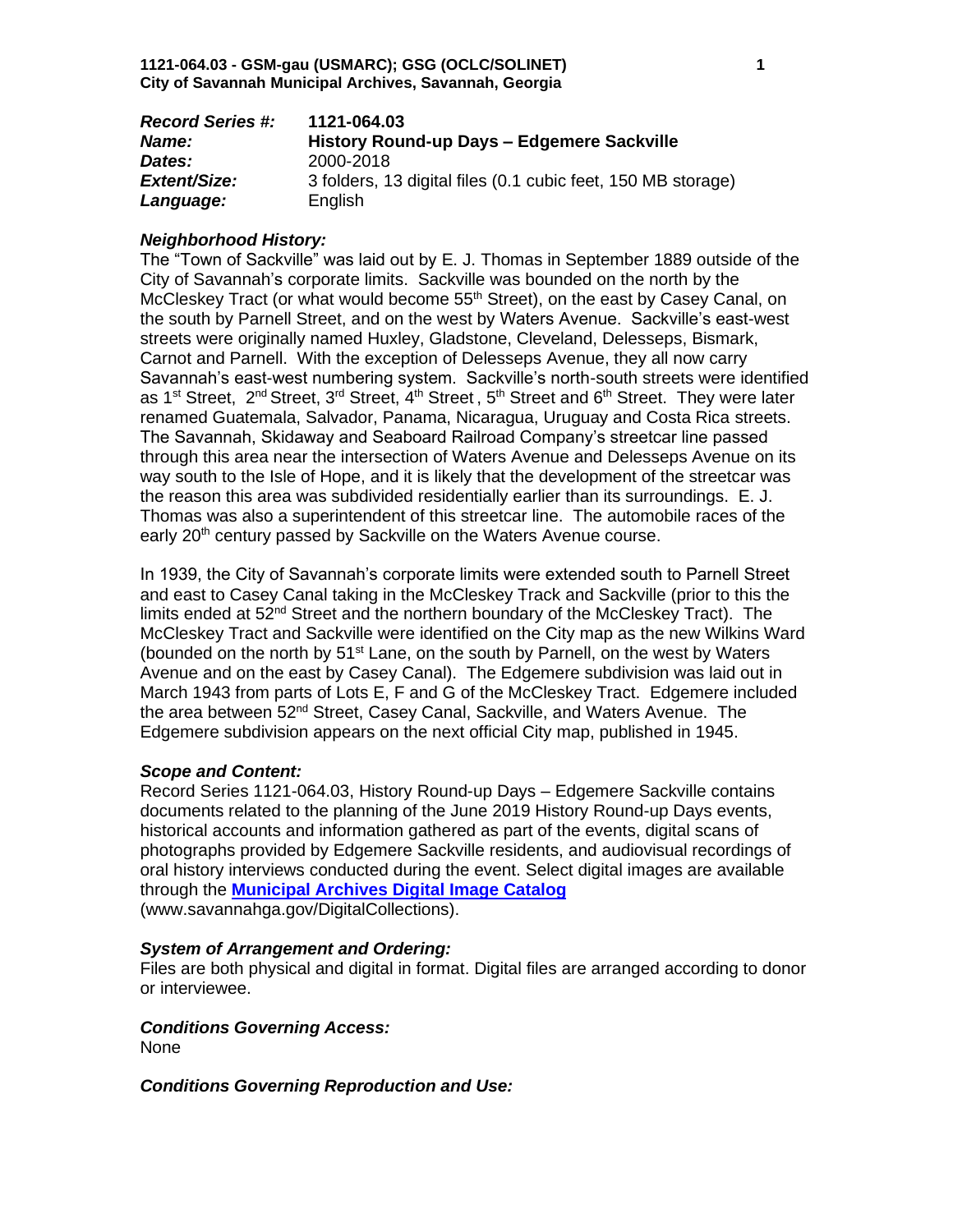Please read carefully the statement on copyright below. *Permission to reproduce does not constitute permission to publish.* Researchers who plan publication are asked to discuss this with the archivist first for written permission. While most of the City of Savannah Municipal Archives collections are public records and in the public domain, not all are, and the Municipal Archives may not be the owner of copyright for all its archival materials. Researchers are responsible for obtaining any necessary permission to publish from the holder of copyright. In the event that the Municipal Archives becomes a source for publication, a copy of the publication is requested for the Municipal Archives.

# **NOTICE: WARNING CONCERNING COPYRIGHT RESTRICTIONS**

The copyright law of the United States (Title 17, United States Code) governs the making of photocopies or other reproductions of copyrighted material.

Under certain conditions specified in the law, libraries and archives are authorized to furnish a photocopy or other reproduction. One of these specified conditions is that the photocopy or reproduction is not to be "used for any purpose other than private study, scholarship, or research." If a user makes a request for, or later uses, a photocopy or reproduction for purposes in excess of "fair use," that user may be liable for copyright infringement.

This institution reserves the right to refuse to accept a copying order if, in its judgment, fulfillment of the order would involve a violation of copyright law.

#### *Access Points:*

Eason, Reverend William, Sr. Eason, William, Jr. Neighborhoods – Edgemere Neighborhoods – Sackville Viselli, Theresa

## *Preferred Citation:*

Record Series 1121-064.03, History Round-up Days – Edgemere Sackville. City of Savannah Municipal Archives, Savannah, Georgia.

## *Collected On:*

June 28-29, 2019.

# *Processed by:*

K. Zacovic, June 2019